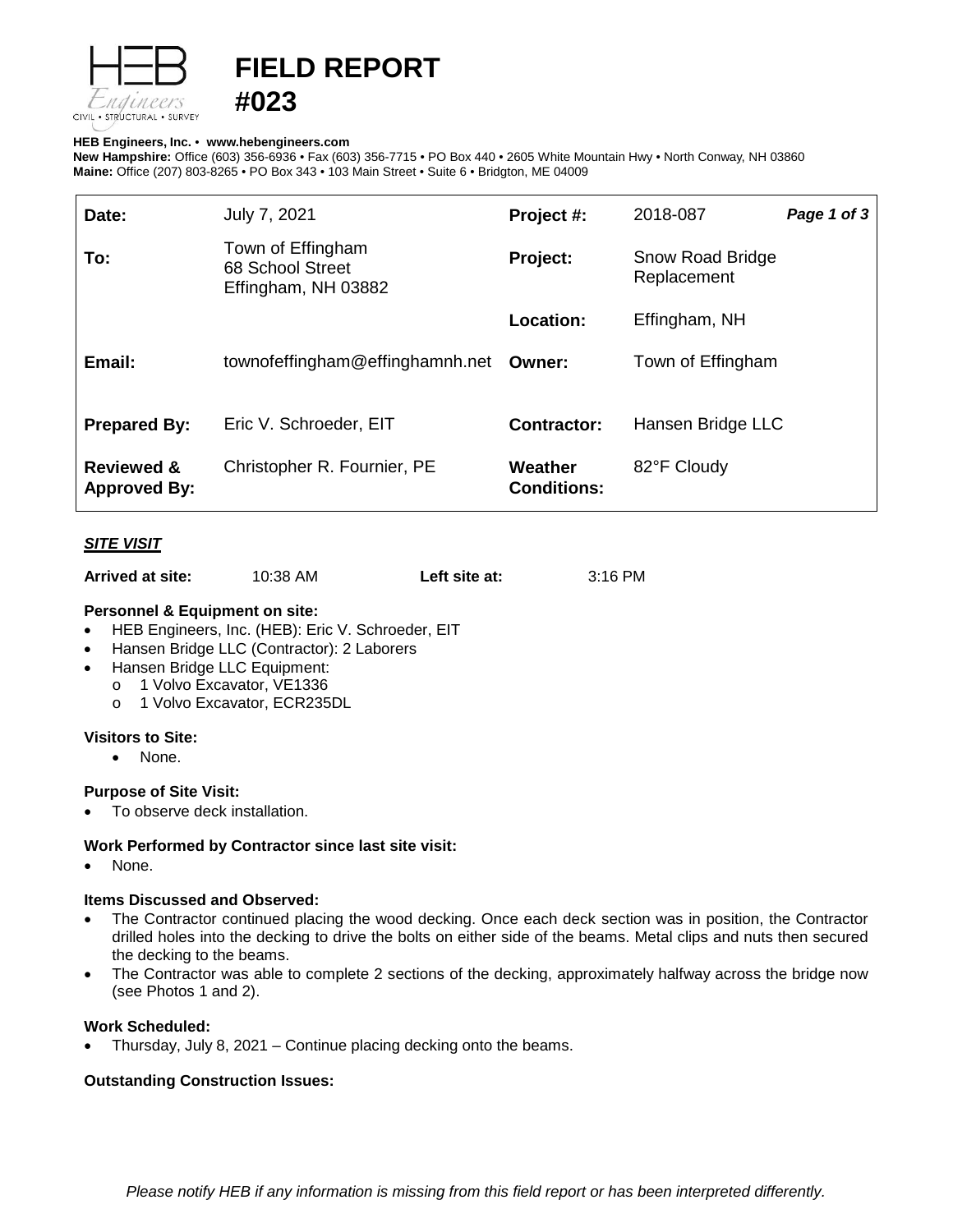*Town of Effingham July 7, 2021 Snow Road Bridge #165/112 over South River, Effingham, NH Field Report #023 HEB Project #2018-087*

None.

## **Next Observation:**

• Friday, July 9, 2021.

#### **Photos:**

• Taken by EVS on July 7, 2021.



Photo 1: Deck section number 3 placed into position.